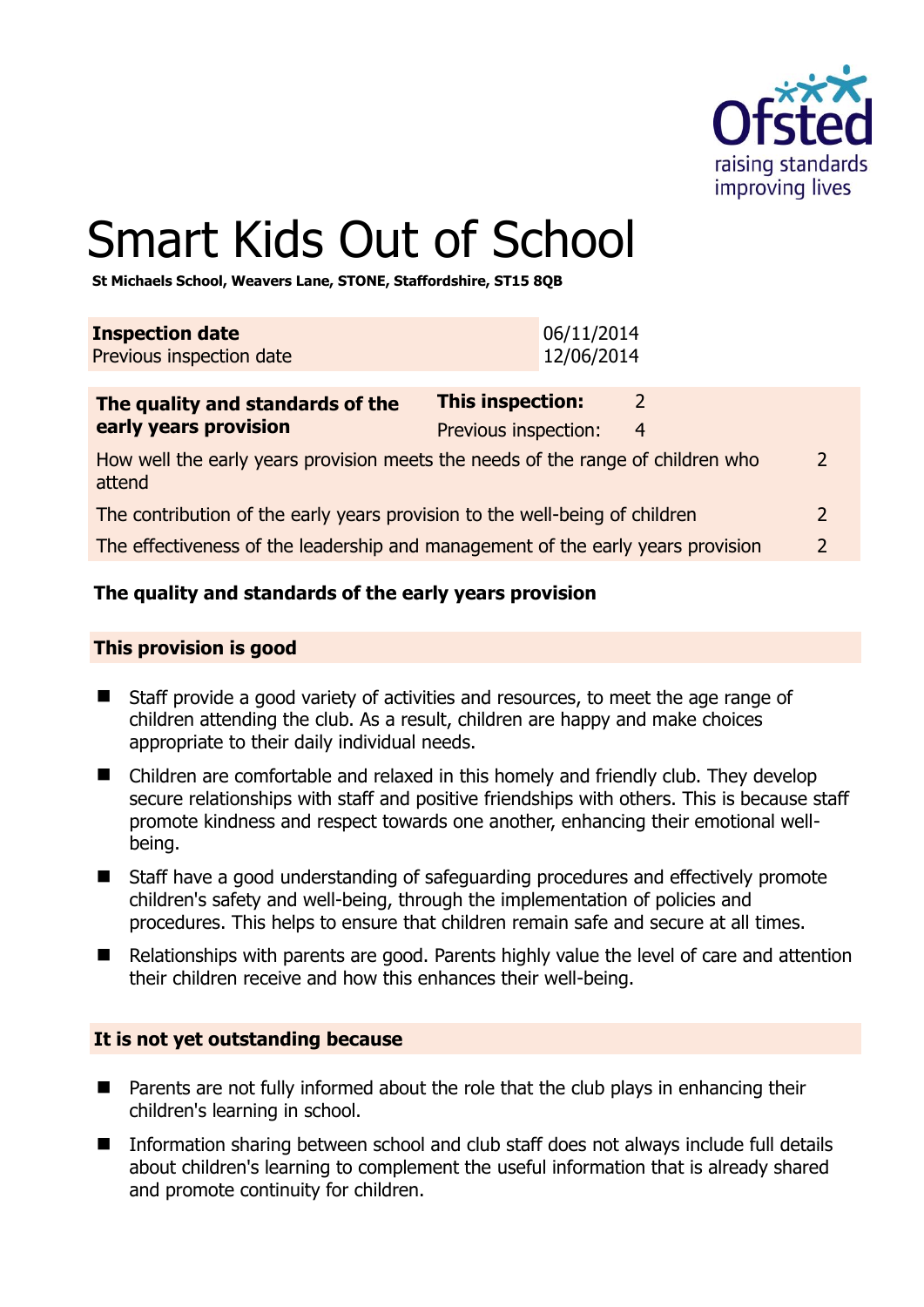# **Information about this inspection**

Inspections of registered early years provision are:

- $\blacksquare$  scheduled at least once in every inspection cycle the current cycle ends on 31 July 2016
- scheduled more frequently where Ofsted identifies a need to do so, for example where provision was previously judged inadequate
- **•** brought forward in the inspection cycle where Ofsted has received information that suggests the provision may not be meeting the legal requirements of the Early Years Foundation Stage or where assessment of the provision identifies a need for early inspection
- **•** prioritised where we have received information that the provision is not meeting the requirements of the Early Years Foundation Stage and which suggests children may not be safe
- scheduled at the completion of an investigation into failure to comply with the requirements of the Early Years Foundation Stage.

The provision is also registered on the voluntary and compulsory parts of the Childcare Register. This report includes a judgment about compliance with the requirements of that register.

# **Inspection activities**

- $\blacksquare$ The inspector observed activities and interactions between staff and children in the classroom used by the club.
- The inspector discussed the range of activities available to the children with the manager.
- $\blacksquare$ The inspector held meetings with the manager of the provision and spoke with staff and children throughout the inspection.
- $\blacksquare$ The inspector looked at children's records, and a selection of policies and procedures.
- The inspector checked evidence of the suitability and qualifications of staff working with children, the provider's self-evaluation and identified improvements.
- The inspector took account of the views of parents and carers spoken to on the day of the inspection.

**Inspector**  Sharon Lea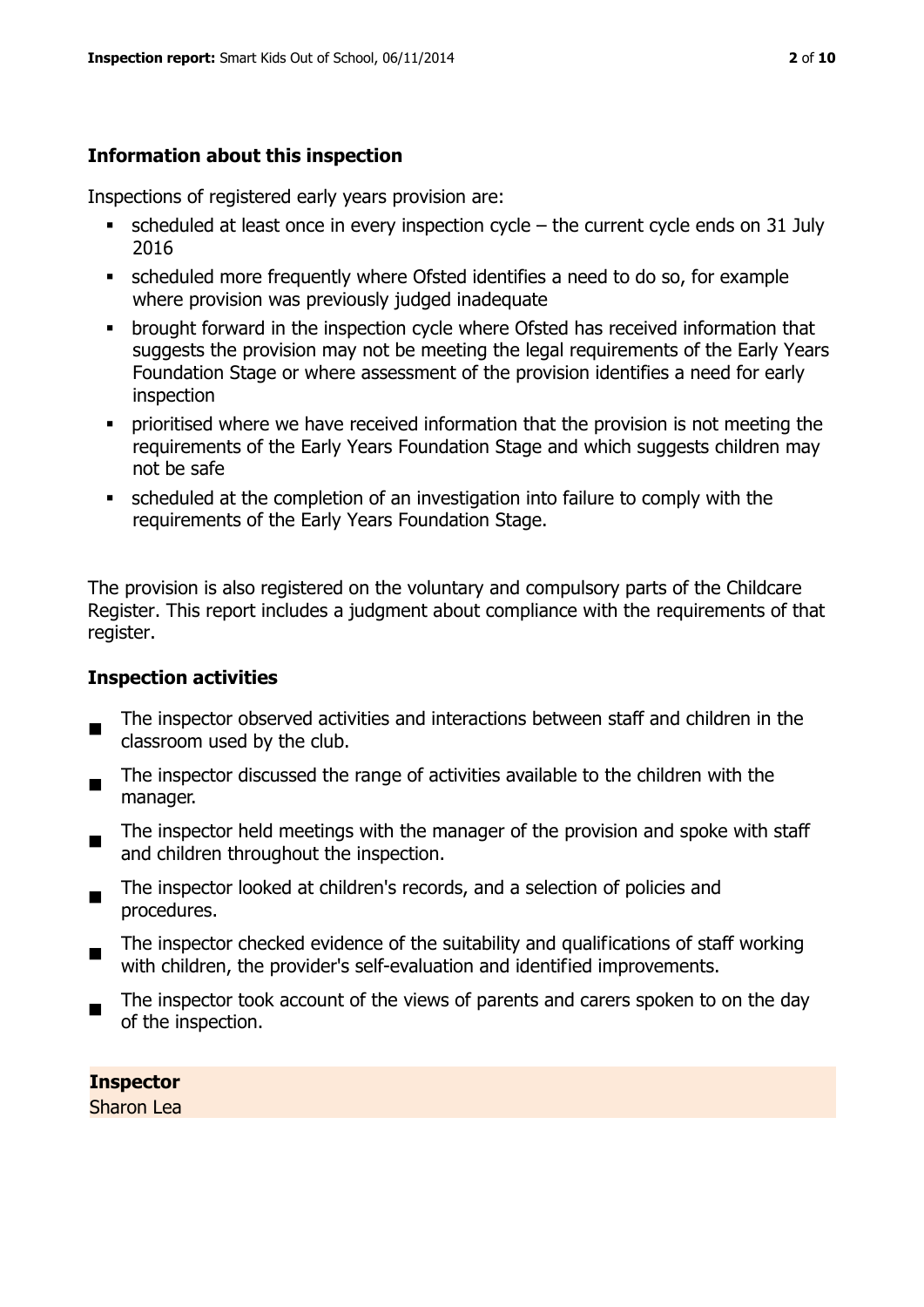# **Full report**

#### **Information about the setting**

Smart Kids Out of School was registered in 1998 and is on the Early Years Register and the compulsory and voluntary parts of the Childcare Register. It is situated in St Michael's Primary School in the Stone area of Staffordshire, and is privately managed. It operates from a mobile classroom and there is an enclosed area available for outdoor play. The club is used by children attending the host school and the local middle school. Sessions are available at the breakfast club from 7.30am to 8.50am and the after school club from 3.30pm to 6pm. The club is open Monday to Friday, during term time only. There are three members of childcare staff employed. Of these, two hold appropriate early years qualifications at level 3. Children attend for a variety of sessions. There are currently a total of 48 children on roll, of whom, three children attending are within the early years age group. The club supports children who speak English as an additional language.

#### **What the setting needs to do to improve further**

#### **To further improve the quality of the early years provision the provider should:**

- develop the information shared with parents about how the children's learning in school is enhanced through activities at the club and how this can be supported at home, promoting consistency for children
- $\blacksquare$  strengthen the existing good partnerships between the school and club, through more consistent information sharing regarding children's school and club activities and experiences, to enhance children's progress further still.

#### **Inspection judgements**

#### **How well the early years provision meets the needs of the range of children who attend**

Staff provide a good variety of activities and resources, to meet the age range of children attending the club. This enables children to decide whether to join in group activities, play with their friends, be active or simply relax at the end of their school day. As a result, children are happy and make choices appropriate to their daily individual needs. Staff get to know the children well, which enables them to plan adult-led activities to develop their interests and enhance their learning within school. For example, they develop a topic on Light and Dark and children thoroughly enjoy using torches which staff provide, to further this exploration. In contrast, children choose to make dens, read books, play games together or be creative. The club, therefore, provides a good balance of adult-led activities and spontaneous play opportunities. Children learn to play socially and cooperatively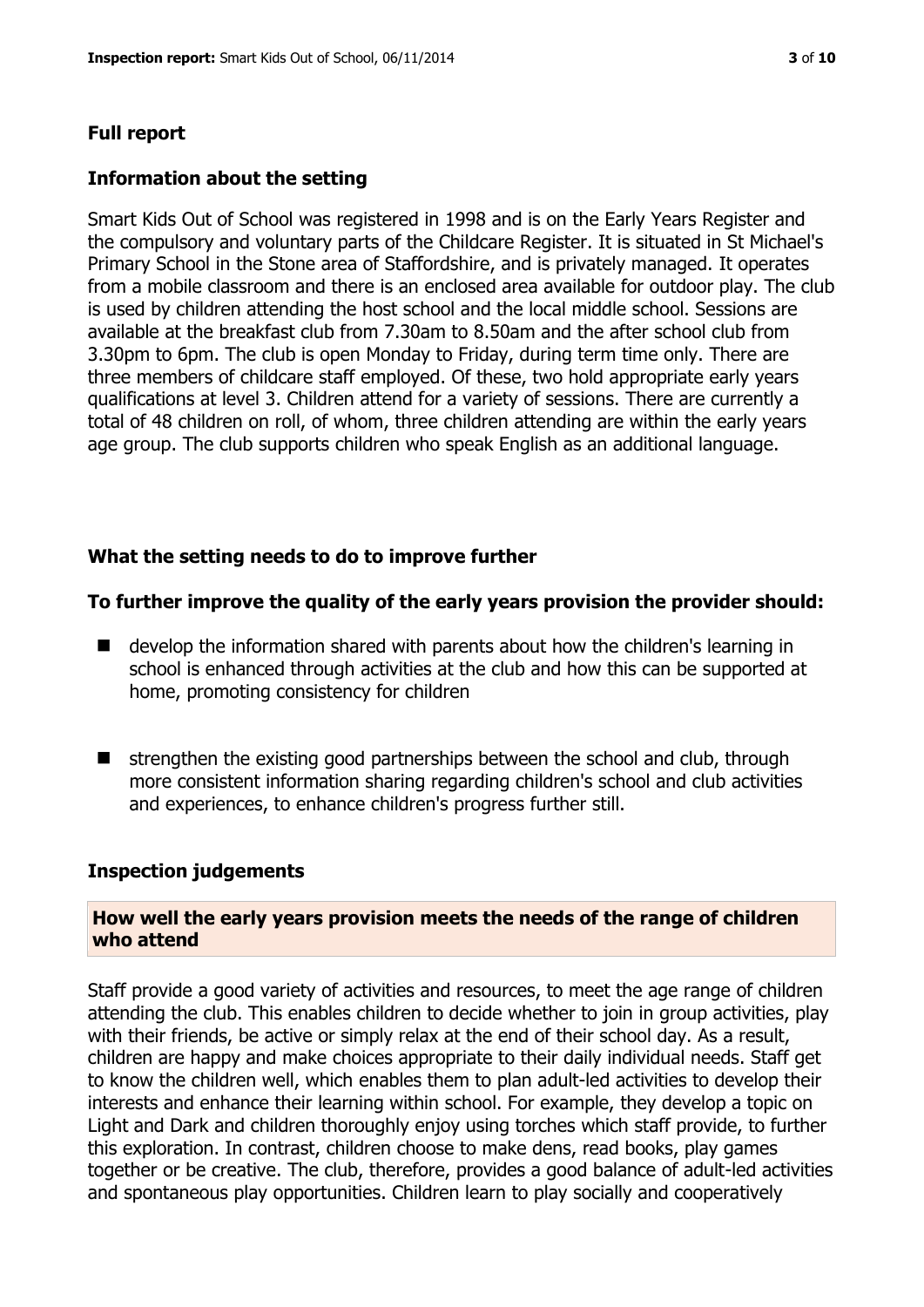through using the wide range of games available. Older children involve the younger children in their games, which develops the skills of the younger children and reflects the caring philosophy of the club. Computers are available for age-appropriate games, supported by club staff. Therefore, there is something on offer at all times, for all children, whatever their age and interests.

Children have good opportunities to develop skills for future learning as they access books and writing materials, and use everyday information and communication technology in their play. Staff skilfully support children and allow them time to make their own choices and to be independent. Children's communication and language is supported well through purposeful play and interactions and staff developing their thinking skills through openended questioning. Children who have English as an additional language are well supported by staff. This is because the staff obtain key phrases from parents in their first language, to aid communication. In addition, they have picture cards for activities, such as snack time, which they can use to support children's understanding of the club routine. Staff support children's developing literacy skills well. For example, when a child wants to make a sign to put up on the wall, staff support him by sounding out the letters which he needs to write. Staff gain the views of children in the group through consulting them about future activities or resources that they would like to have in the club. This ensures children are always motivated and fully involved in their play. As a result, the opportunities provided and the good level of staff's teaching and support, complements and enhances children's learning at school and their progress in areas of learning, such as literacy.

Friendly relationships are in place between parents and staff. Parents say that they are very happy with the provision and feel it provides their children with a friendly and safe environment where they are well cared for at the end of a busy school day. Many comment that their children benefit from the wide range of interesting activities available. Staff obtain initial information about children's interests from parents during the registration and settling-in process. Staff talk to parents about what their children have been doing while at the club and share information or messages from school at the end of the session. A wealth of information is available when parents register with the club and on parent noticeboards. Staff carry out observations of younger children who attend the club. This enables them to identify next steps, which they plan for, to support further learning and development. However, information sharing with parents about how the children's learning in school is enhanced through activities at the club is not fully in place. Therefore, parents are not fully informed about how they can support their children further at home.

# **The contribution of the early years provision to the well-being of children**

Children are comfortable and relaxed in this homely and friendly club. They develop secure relationships with staff and positive friendships with others. This is because staff promote kindness and respect towards one another, enhancing children's emotional wellbeing. Children settle in smoothly, because the established settling-in process supports them when they first start to attend. This alongside the initial information gained from parents about their likes and dislikes, enables their key person to provide activities they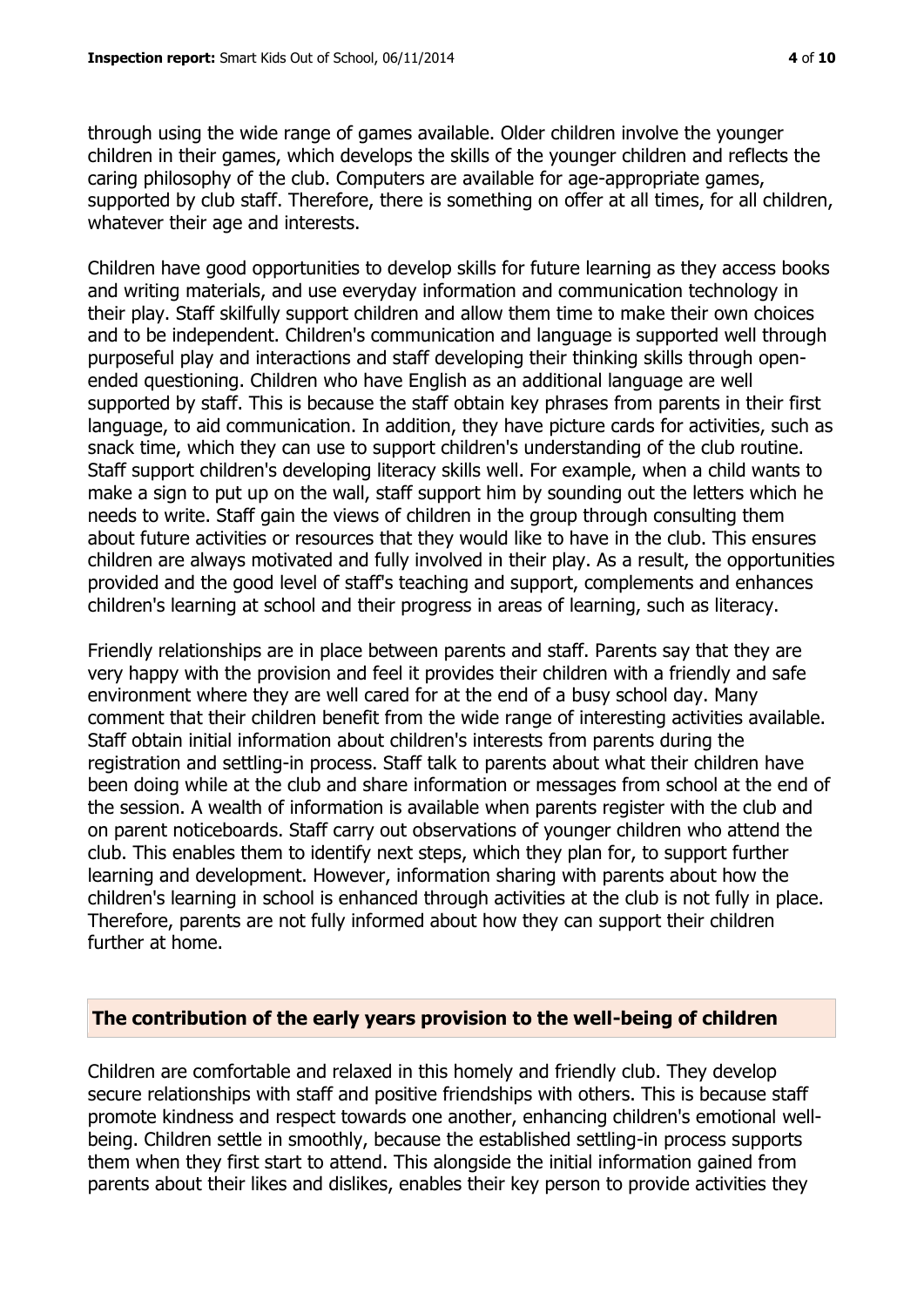enjoy and to support their initial move into the club. As a result, children quickly develop secure relationships with staff. Children are happy to share their day at school with staff on arrival in the club. Teachers in the host school share messages regarding children's well-being with club staff, supporting the daily moves between school and the club. In addition, some of the club staff are also employed in the host school during the day and are, therefore, already known by the children. This means that children are emotionally well supported during their moves between the school, club and home. Therefore, children are happy and confident to engage in activities and conversations with others and to take full advantage of the many interesting opportunities available in the club.

The club provides children with good quality, age-appropriate resources, in a safe environment where children can independently explore, investigate and have fun. Staff acknowledge that children need time to relax and spend time with their friends at the end of their school day. Therefore, they enable children to make independent choices about the activities they participate in, promoting their enjoyment in attending the club. Children learn to behave well because staff are good role models, who promote basic values, such as sharing and being kind to one another. Staff manage any unwanted behaviour through appropriate strategies, such as Quiet time, enabling children to reflect upon their own behaviour, in a non-punitive way. Consequently, children learn about social expectations and are polite, well-mannered and develop positive friendships with others, enhancing their social skills and emotional well-being. Staff actively encourage children to develop their independence and to do things for themselves. As a result, they competently manage their own hygiene, and wash their own cups and plates after snacks.

Snack times are relaxed, social occasions where children sit together around the table to enjoy their food and each other's company. The menu provides children with a range of choices from a healthy variety of foods. In addition, fresh fruit is available throughout the sessions for children to freely select. Children have daily access to an enclosed playground adjacent to the classroom. They use a range of equipment outdoors and also have use of the wider outdoor facilities of the school at times. This helps to support children's physical development and their developing understanding of how being active contributes to a healthy lifestyle. Children learn how to keep themselves safe at the club through participating in fire evacuations and behaving appropriately indoors. For example, when playing with bubbles, staff reinforce that children should not blow these in one another's eyes and what might happen if they do.

#### **The effectiveness of the leadership and management of the early years provision**

The manager has a good knowledge of her responsibilities in meeting the safeguarding and welfare requirements of the Early Years Foundation Stage. All staff have been trained in safeguarding training and there is a designated safeguarding officer in place, to keep staff updated regarding any changes to policies or requirements. This ensures that staff have a sound understanding of their roles and responsibilities for protecting children from possible harm or neglect and how to pass on concerns appropriately. A range of policies and procedures are in place, which are shared and understood by all staff and parents.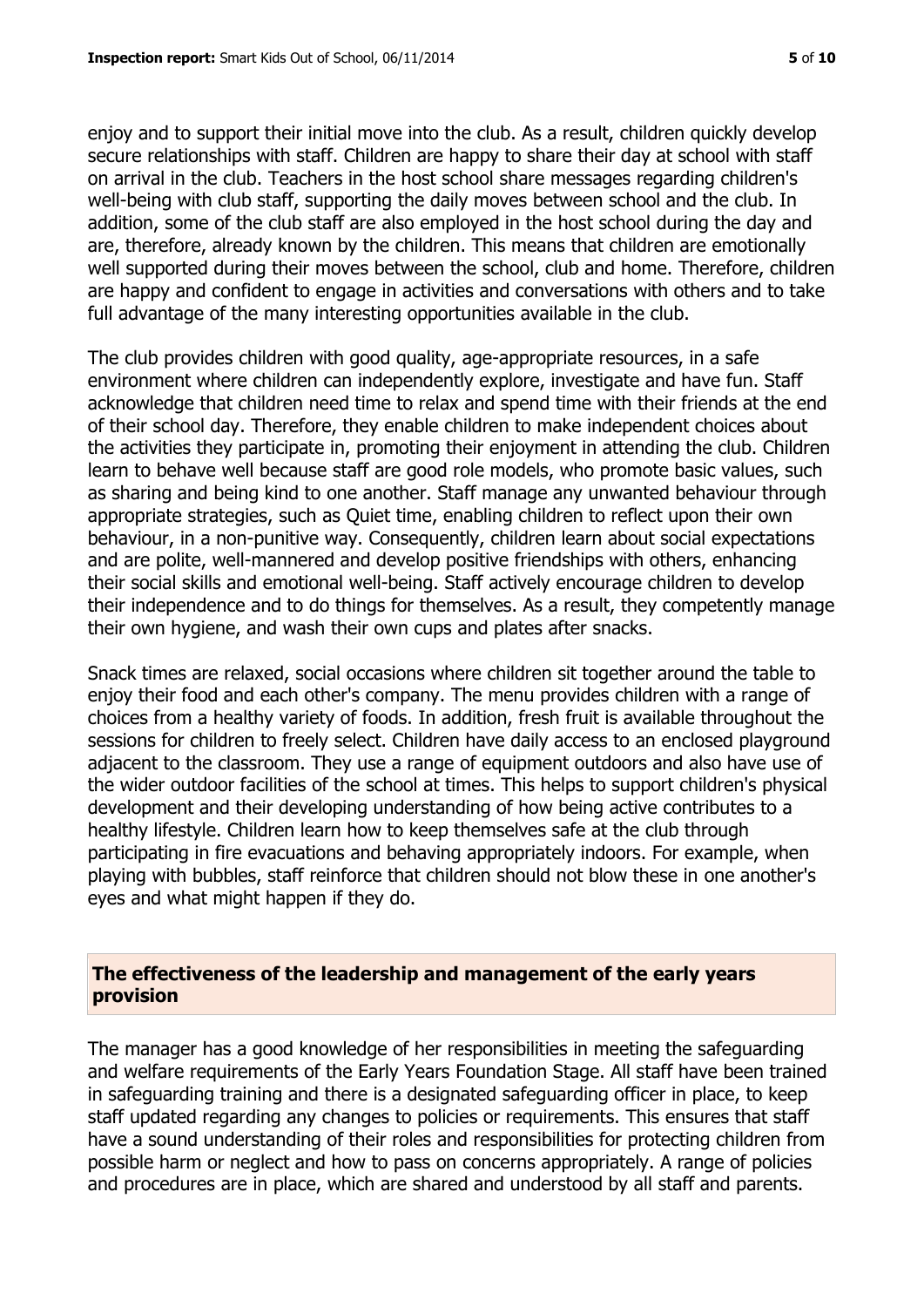Thorough recruitment and induction procedures ensure that staff are suitable to work with the children and are fully aware of their roles and responsibilities. Staff complete daily safety checks of the premises and keep written risk assessments, which are regularly reviewed, to ensure all hazards are minimised. Appropriate action is taken if hazards are identified; ensuring that children are kept safe and accidents are kept to a minimum. The majority of staff are qualified in first aid which helps to ensure that children receive the appropriate attention in the event of a medical emergency.

The manager of the club shows a strong commitment to improving the quality of the provision. Since the last inspection and subsequent monitoring visit by Ofsted, the manager and staff have been highly proactive in addressing the actions raised. These include ensuring that vetting procedures for staff are in place, that staff receive regular support in their role and that staff records of qualifications and training are available for review at inspections. There is now a written complaints procedure in place and the safeguarding policy includes the safe use of mobile phones and cameras in the club. In addition, children's enrolment forms are now more detailed, a key-person system for early years children is in place and hygiene routines have been improved. As a result, the children's welfare is now assured. Staff demonstrate a good understanding of how children learn and develop, providing children with an interesting educational programme and an appropriate range of learning experiences, which include children's ideas and interests. Regular staff appraisals, supervision sessions and staff meetings enable staff to contribute ideas to further enhance the provision, and identify their own professional development needs. Self-evaluation is in place and the manager identifies the club's strengths and areas for development. This ensures that the club is constantly evolving, to meet the changing needs of the children attending, and to accommodate new ideas.

Partnerships and relationships with parents are good. Parents highly value the friendliness of staff in the club, the level of their children's enjoyment in the range of activities provided and how comfortable their children feel. Many of the parents have used the club for a number of years, which demonstrates the high regard which they have for the club and their high levels of satisfaction with the staff and the facilities. Feedback from parents is sought through daily verbal contact. This contributes to the club's ongoing selfevaluation and development. This also demonstrates that parent's opinions are valued. Effective partnerships have also been developed between the club and the host school. This enables information to be shared about children's welfare. There is scope, however, to strengthen the existing good partnerships between the school and club, through more frequent information sharing regarding children's school and club activities and achievements, to enhance children's progress further still.

# **The Childcare Register**

| The requirements for the compulsory part of the Childcare Register are | Met        |
|------------------------------------------------------------------------|------------|
| The requirements for the voluntary part of the Childcare Register are  | <b>Met</b> |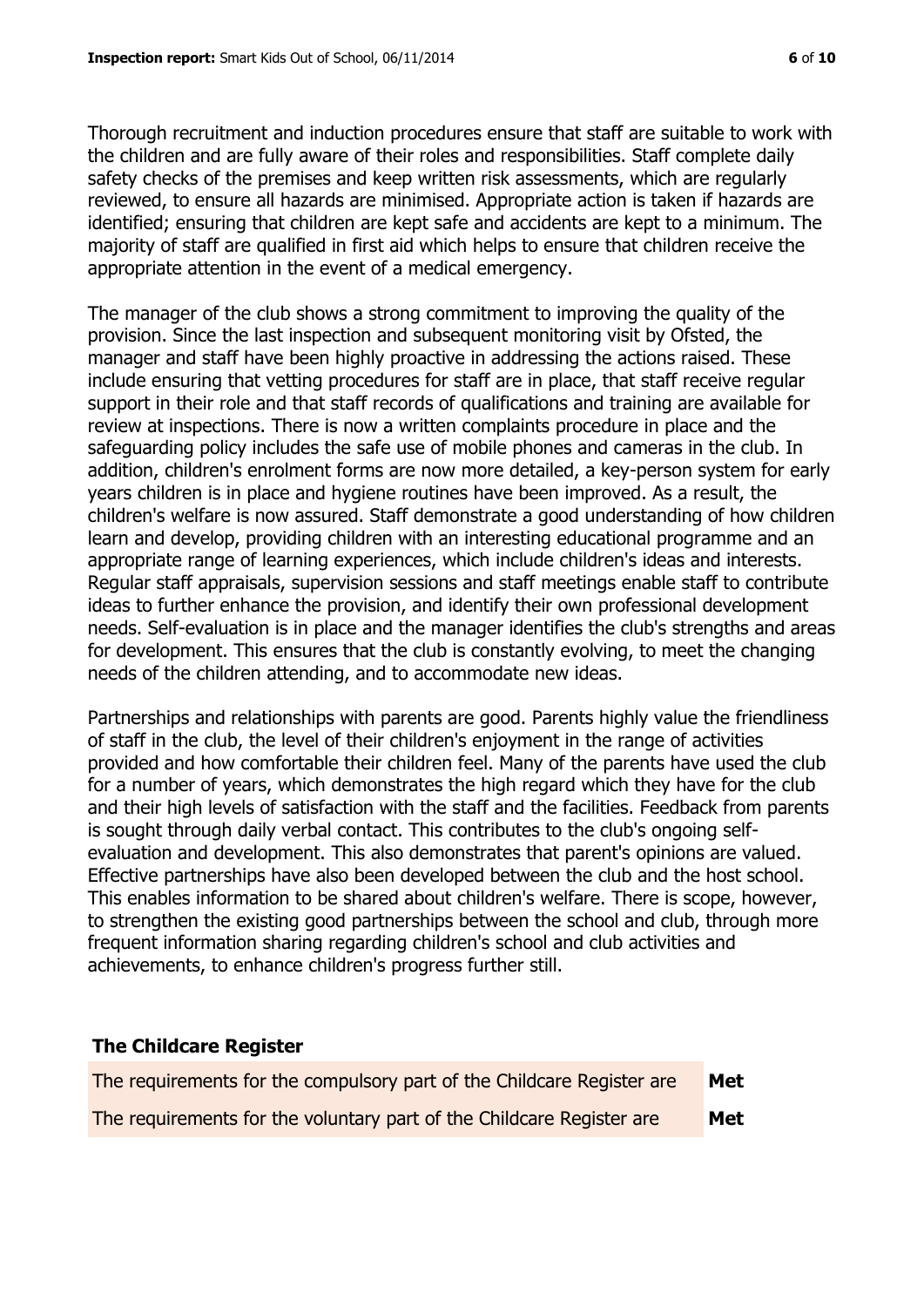# **What inspection judgements mean**

# **Registered early years provision**

| <b>Grade</b> | <b>Judgement</b>               | <b>Description</b>                                                                                                                                                                                                                                                                                                                                                                                |
|--------------|--------------------------------|---------------------------------------------------------------------------------------------------------------------------------------------------------------------------------------------------------------------------------------------------------------------------------------------------------------------------------------------------------------------------------------------------|
| Grade 1      | Outstanding                    | Outstanding provision is highly effective in meeting the needs<br>of all children exceptionally well. This ensures that children are<br>very well prepared for the next stage of their learning.                                                                                                                                                                                                  |
| Grade 2      | Good                           | Good provision is effective in delivering provision that meets<br>the needs of all children well. This ensures children are ready<br>for the next stage of their learning.                                                                                                                                                                                                                        |
| Grade 3      | <b>Requires</b><br>improvement | The provision is not giving children a good standard of early<br>years education and/or there are minor breaches of the<br>safeguarding and welfare requirements of the Early Years<br>Foundation Stage. We re-inspect nurseries and pre-schools<br>judged as requires improvement within 12 months of the date<br>of inspection.                                                                 |
| Grade 4      | Inadequate                     | Provision that is inadequate requires significant improvement<br>and/or enforcement action. The provision is failing to give<br>children an acceptable standard of early years education and/or<br>is not meeting the safeguarding and welfare requirements of<br>the Early Years Foundation Stage. It will be monitored and<br>inspected again within six months of the date of this inspection. |
| Met          |                                | There were no children present at the time of the inspection.<br>The inspection judgement is that the provider continues to<br>meet the requirements for registration.                                                                                                                                                                                                                            |
| Not met      |                                | There were no children present at the time of the inspection.<br>The inspection judgement is that the provider does not meet<br>the requirements for registration.                                                                                                                                                                                                                                |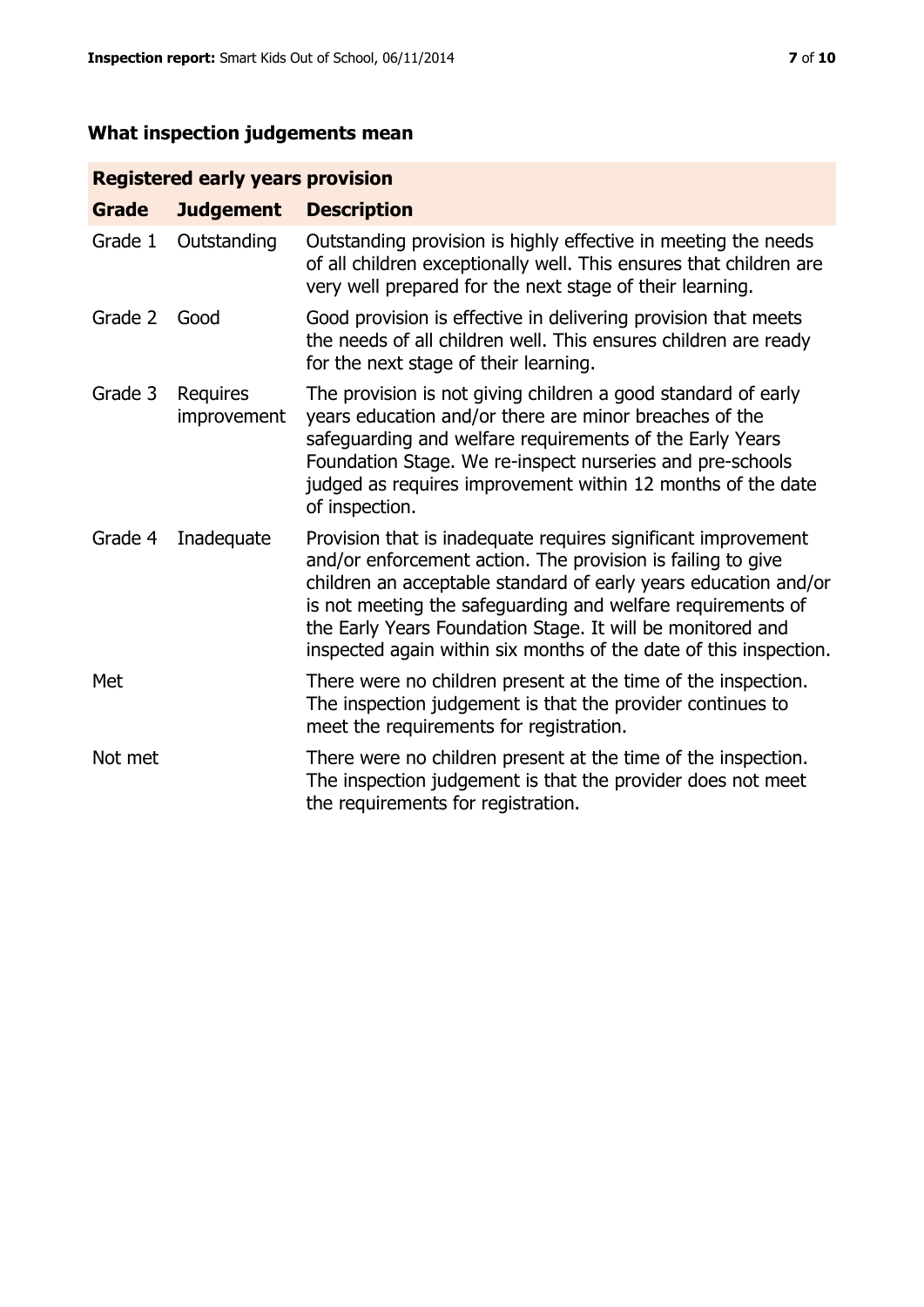#### **Inspection**

This inspection was carried out by Ofsted under sections 49 and 50 of the Childcare Act 2006 on the quality and standards of provision that is registered on the Early Years Register. The registered person must ensure that this provision complies with the statutory framework for children's learning, development and care, known as the Early Years Foundation Stage.

# **Setting details**

| Unique reference number            | 218362                   |
|------------------------------------|--------------------------|
| <b>Local authority</b>             | Staffordshire            |
| <b>Inspection number</b>           | 980411                   |
| <b>Type of provision</b>           |                          |
| <b>Registration category</b>       | Childcare - Non-Domestic |
| Age range of children              | $0 - 17$                 |
| <b>Total number of places</b>      | 50                       |
| Number of children on roll         | 48                       |
| <b>Name of provider</b>            | Lesley May Beardmore     |
| <b>Date of previous inspection</b> | 12/06/2014               |
| <b>Telephone number</b>            | 07970 865988             |

Any complaints about the inspection or the report should be made following the procedures set out in the guidance *'Complaints procedure: raising concerns and making complaints* about Ofsted', which is available from Ofsted's website: www.ofsted.gov.uk. If you would like Ofsted to send you a copy of the guidance, please telephone 0300 123 4234, or email enquiries@ofsted.gov.uk.

# **Type of provision**

For the purposes of this inspection the following definitions apply:

Full-time provision is that which operates for more than three hours. These are usually known as nurseries, nursery schools and pre-schools and must deliver the Early Years Foundation Stage. They are registered on the Early Years Register and pay the higher fee for registration.

Sessional provision operates for more than two hours but does not exceed three hours in any one day. These are usually known as pre-schools, kindergartens or nursery schools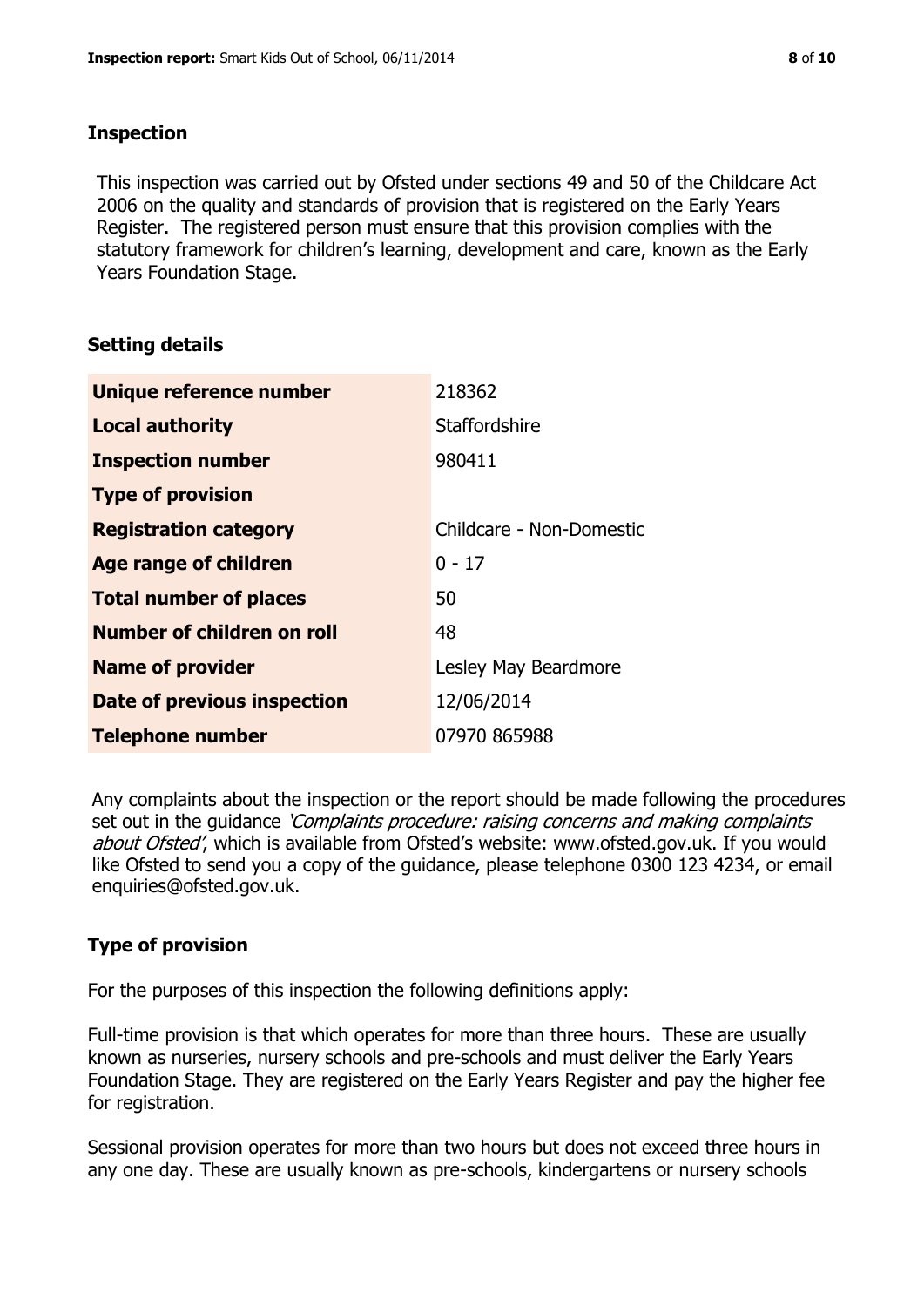and must deliver the Early Years Foundation Stage. They are registered on the Early Years Register and pay the lower fee for registration.

Childminders care for one or more children where individual children attend for a period of more than two hours in any one day. They operate from domestic premises, which are usually the childminder's own home. They are registered on the Early Years Register and must deliver the Early Years Foundation Stage.

Out of school provision may be sessional or full-time provision and is delivered before or after school and/or in the summer holidays. They are registered on the Early Years Register and must deliver the Early Years Foundation Stage. Where children receive their Early Years Foundation Stage in school these providers do not have to deliver the learning and development requirements in full but should complement the experiences children receive in school.